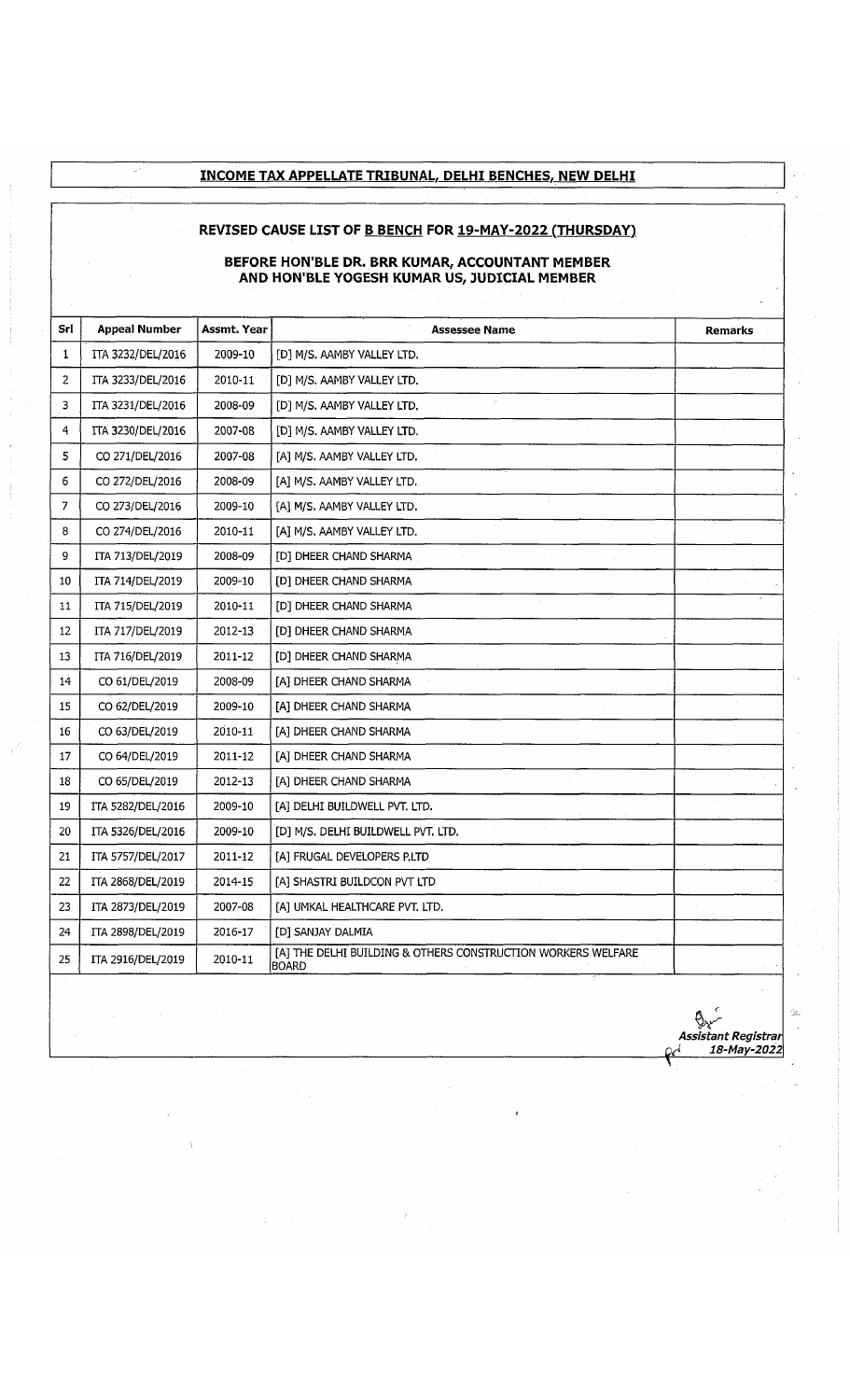## **INCOME TAX APPELLATE TRIBUNAL, DELHI BENCHES. NEW DELHI**

## **REVISED CAUSE LIST OF SMC BENCH FOR 19-MAY-2022 (THURSDAY)**

| Srl            | <b>Appeal Number</b> | Assmt. Year | <b>Assessee Name</b>                  | <b>Remarks</b> |
|----------------|----------------------|-------------|---------------------------------------|----------------|
| 1              | ITA 5868/DEL/2018    | 2010-11     | [A] JITENDER KUMAR                    |                |
| $\overline{2}$ | ITA 2688/DEL/2019    | 2015-16     | [A] MANMOHAN KHEMKA                   |                |
| 3              | ITA 5788/DEL/2019    | 2010-11     | [A] PAWAN KUMAR                       |                |
| $\overline{4}$ | ITA 5790/DEL/2019    | 2010-11     | [A] EMM AAR TOURISM PVT LTD           |                |
| 5              | ITA 5911/DEL/2019    | 2010-11     | [A] MASCOT SECURITIES LTD             |                |
| 6              | ITA 6004/DEL/2019    | 2011-12     | [A] PETUNIA INFOTECH P.LTD            |                |
| $\overline{7}$ | ITA 6061/DEL/2019    | 2009-10     | [A] INDU TYAGI                        |                |
| 8              | ITA 8073/DEL/2019    | 2010-11     | [A] JAGRITI YADAV                     |                |
| 9              | ITA 8556/DEL/2019    | 2010-11     | [A] GAJENDRA YADAV                    |                |
| 10             | ITA 8557/DEL/2019    | 2010-11     | [A] VIPIN KUMAR                       |                |
| 11             | ITA 9028/DEL/2019    | 2015-16     | [A] NARESH KUMAR                      |                |
| $12\,$         | ITA 9045/DEL/2019    | 2011-12     | [A] PRADEEP                           |                |
| 13             | ITA 9046/DEL/2019    | 2013-14     | [A] RAJ KUMAR AGGARWAL                |                |
| 14             | ITA 9249/DEL/2019    | 2010-11     | [A] SUSHMA AGGARWAL                   |                |
| 15             | ITA 9250/DEL/2019    | 2010-11     | [A] VINAY DHAWAN                      |                |
| 16             | ITA 1025/DEL/2021    | 2017-18     | [A] SURAJ NEGI                        |                |
| 17             | ITA 1037/DEL/2021    | 2010-11     | [A] SHRI PRAYAG SINGH                 |                |
| 18             | ITA 7437/DEL/2019    | 2011-12     | [A] BRIJESH GUPTA HUF                 |                |
| 19             | ITA 1029/DEL/2021    | 2018-19     | [A] SKY I T INFRATECH PRIVATE LIMITED |                |
| 20             | ITA 1030/DEL/2021    | 2019-20     | [A] SKY I T INFRATECH PRIVATE LIMITED |                |
| 21             | ITA 5813/DEL/2019    | 2011-12     | [A] GANESH GUPTA HUF                  |                |
| 22             | ITA 5474/DEL/2019    | 2011-12     | [A] BITHAL NATH GUPTA (HUF)           |                |
| 23             | ITA 5475/DEL/2019    | 2011-12     | [A] AMIT GUPTA (HUF)                  |                |
| 24             | ITA 5711/DEL/2019    | 2011-12     | [A] RC GUPTA (HUF)                    |                |

*^Assistant Registrar* ^ *18-May-2022*